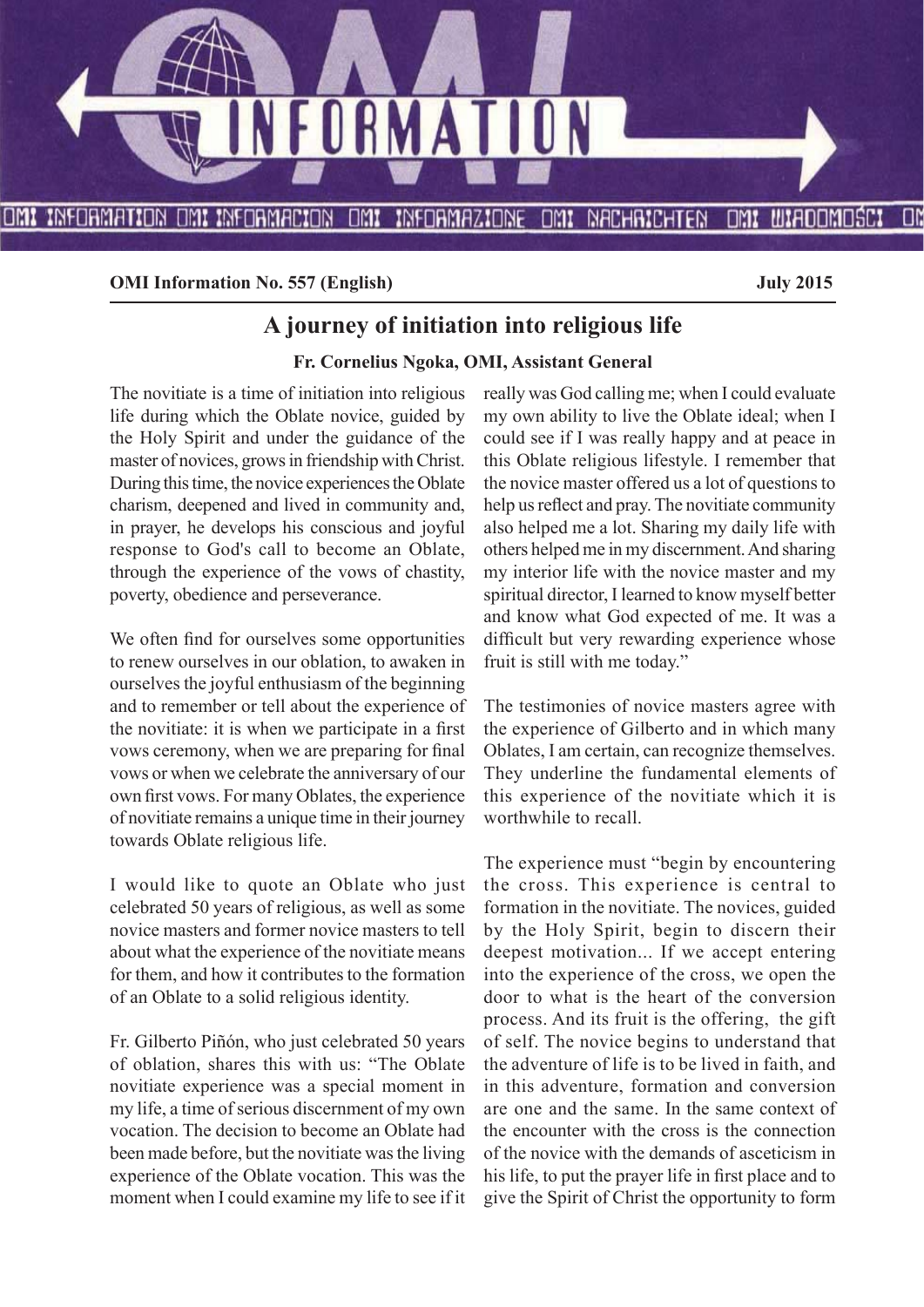his heart. Finally, contact with the poor -- even if it is limited during the time of novitiate -- gives the opportunity to live as missionaries: to serve others and never wish to be served."

Another element of the novitiate mentioned by a former novice master is silence. "Religious life began in the desert; thus, the desire for solitude and silence. Even though we are not monks or hermits, we need to know and to love the silence, and this is even more important in our noisy 'entertaining' civilization! Being able to leave aside, during the time of retreat, the laptop, the computer; having mastery over these modern means of communication."

During the novitiate, he must also know how to give value to things. "The value and the joy of prayer, the value and the joy of community life, the value and the joy of going to the poorest, the value and the joy of sharing. Hence the importance of personal accompaniment, which must also be valued. This requires openness and confidence in self and in the formators." Since it is an introduction to Oblate missionary and religious life, the last element of formation in the novitiate I want to emphasize here is the deepening of knowledge of the Founder and the Oblate charism, which the time of novitiate must provide. "The novices are introduced to the lifestyle of the Oblates not only through the teachings they receive, but also thanks to the experience of the Oblate charism within the novitiate community, the living testimony of the master of novices and his collaborators, and through contact, though limited, with Oblate communities and missions. This is why it is appropriate to appoint the right people at the novitiate"

The congress on the charism in context can be an opportunity to fan the flame of the Oblate charism, which was lit in us during the novitiate experience -- a flame which must continue to burn during every season of our Oblate religious life.

#### **General Administration**

#### **GENERAL POSTULATION Our Oblate Martyrs: the list grows**

A month ago, on May 5, 2015, Pope Francis authorized the Vatican Congregation for the Causes of Saints to promulgate the decree for the beatification of Italian Fr. Mario BORZAGA, O.M.I., and his Laotian catechist, Paul Thoj Xyooj, both martyred in Laos 1960. Now on June 5, 2015, the Holy Father authorized the promulgation of the decree for the beatification of the 15 other Martyrs of Laos, among them five other Oblates of Mary Immaculate. Here is the full list of the 17 Martyrs of Laos:

1) Fr. Joseph Thao Tien (1918-1954), diocesan priest and first Laotian martyr.

2) Fr. Jean-Baptist Malo, M.E.P. [*Missions Etrangères de Paris = Paris Foreign Mission Society*] (1899-1954), missionary from France.

3) Fr. René Dubroux, M.E.P. (1914-1959), missionary from France.

4) Paul Thoj Xyooj (1941-1960), lay person, catechist, first Hmong missionary and martyr.

5) Fr. Mario BORZAGA, O.M.I. (1932-1960) missionary from Italy.

6) Fr. Louis LEROY, O.M.I. (1923-1961), missionary from France.

7) Fr. Michel COQUELET, O.M.I. (1931-1961), missionary from France.

8) Joseph Outhany (1933-1961), Laotian lay person, catechist.

9) Fr. Noel Tenaud, M.E.P. (1904-1961), missionary from France.

10) Fr. Vincent L'HÉNORET, O.M.I. (1921- 1961), missionary from France.

11) Fr. Marcel Denis, M.E.P. (1919-1961), missionary from France.

12) Fr. Jean WAUTHIER, O.M.I. (1926-1967), missionary from France.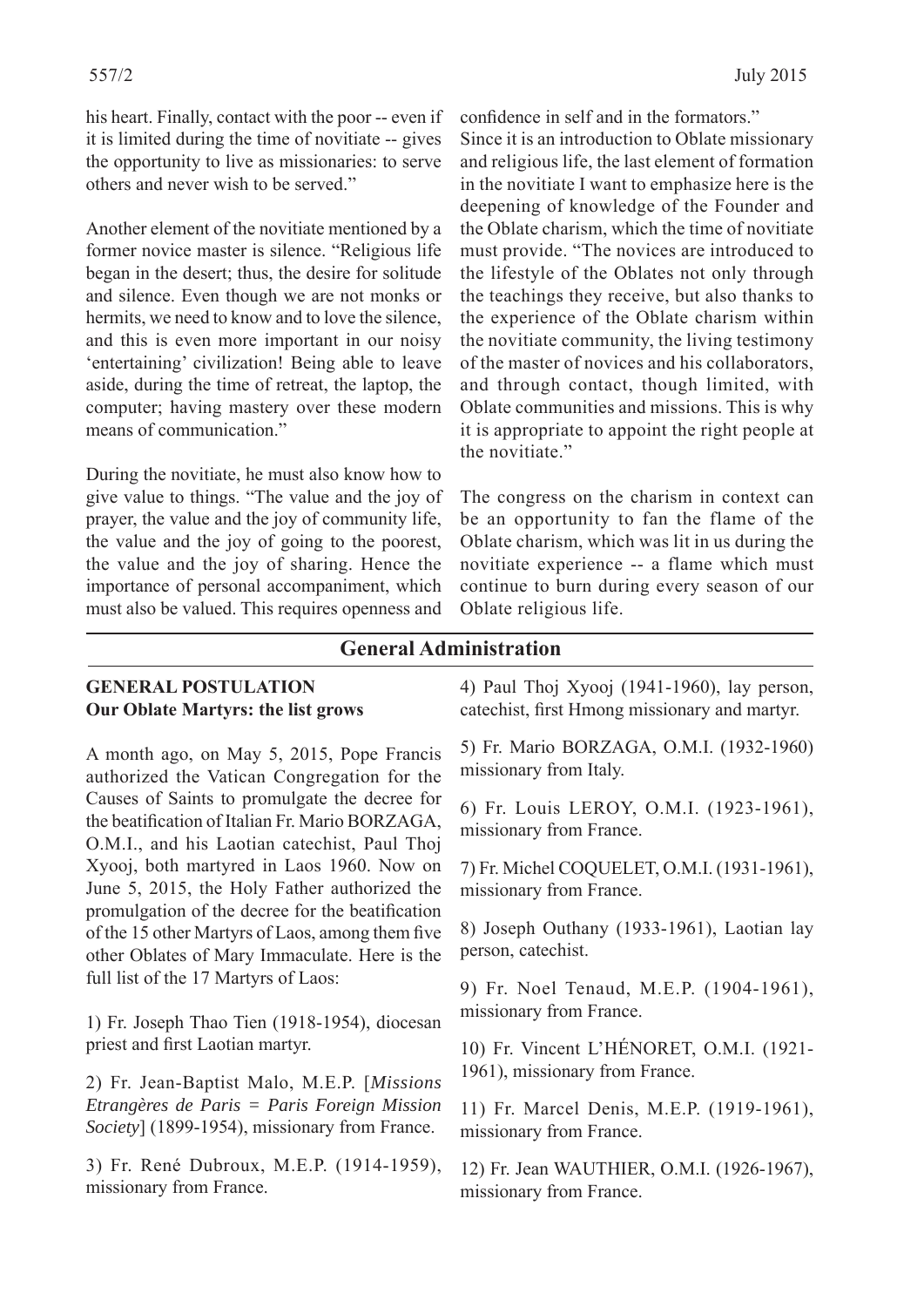13) Thomas Khampheuane (1952-1968), lay person, first Laven martyr.

14) Fr. Lucien Galan, M.E.P. (1921-1968), missionary from France.

15) Fr. Joseph BOISSEL, O.M.I. (1909-1969), missionary from France.

16) Luc Sy (1938-1970), married man with three children, missionary and catechist, one of first Kmhmu´ martyrs.

17) Maisam Pho Inpeng (1934-1970), head of a family, leader of Christian community, one of first Kmhmu' martyrs.

A decision about the time and the place of the beatification of "Joseph Tien and his companions" will be made by the Holy See, hopefully during the coming summer. (Thomas KLOSTERKAMP, Oblate General Postulator)

#### **GENERAL HOUSE Via Aurelia 290: a work in progress**

Whoever comes to Rome and passes by the General House will immediately see that there is some work going on; Via Aurelia 290 is undergoing some remodeling.

After a long period of reflection, calculations, evaluations, technical expertise and financial reports, the General Council has given the goahead to part of some major renovations and maintenance which the building of the General House has needed for a long time. The project to sell the General House having been abandoned, the next step is some remodeling, considered necessary some 65 years after its construction.

As everyone knows, the compound at Via Aurelia 290 is made up of three large buildings: the General House, the International Roman Scholasticate and the "*Foresteria*" (or Guest House); plans are afoot for some important repairs on all three of these buildings.

One of the aims of the operation is to make these three buildings independent in terms of energy. Abandoning fuel oil and switching to gas, at present, work is under way at the International Scholasticate for the installation of a new boiler; the General House will also be equipped with new gas boilers that will ensure greater efficiency.

In the General House building, work has begun to transfer the General Archives from the second floor of the house to the "crypt" under the large chapel; this crypt and the library under the scholasticate have been emptied. Most of the books were sold / donated to the Accademia di Latinità "Vivarium Novum" in Rome (https:// vivariumnovum.net/).

In these locations, the first major and essential objective is to recondition the atmosphere so as to protect the Archives from moisture, so damaging to the paper documents that will be kept there; also, the adjacent "Oblate Library" demands a radical reconditioning and maintenance, if we do not want to lose a veritable family patrimony.

Since multiple repairs are needed on the General House, from the terraces to the foundation, we have opted for overall work on the outside of the house (roof, windows, plaster, shutters) that will proceed by sections. Starting from the front of the gatehouse, we will proceed part by part along the perimeter of the building. This outside restructuring will require a period of about three or four years. Since we are always confident of divine providence, it all depends on how much financial and economic strength the General Administration will have available. Discussion of the internal remodeling has not yet been taken into account.

As for the Guest House, a project is underway for a complete makeover of the building that later will be entirely inhabited for a good number of years by a community of religious women, on the basis of a loan contract for use of the building.

Consequently, everyone can guess that the Hospitality Service which the General House was able to offer with a certain generosity will have to be reduced and limited because it will be moved into the central building. All Oblates who come to visit us will always find here a house that welcomes its brothers, but which looks like a work in progress; they will obviously and fraternally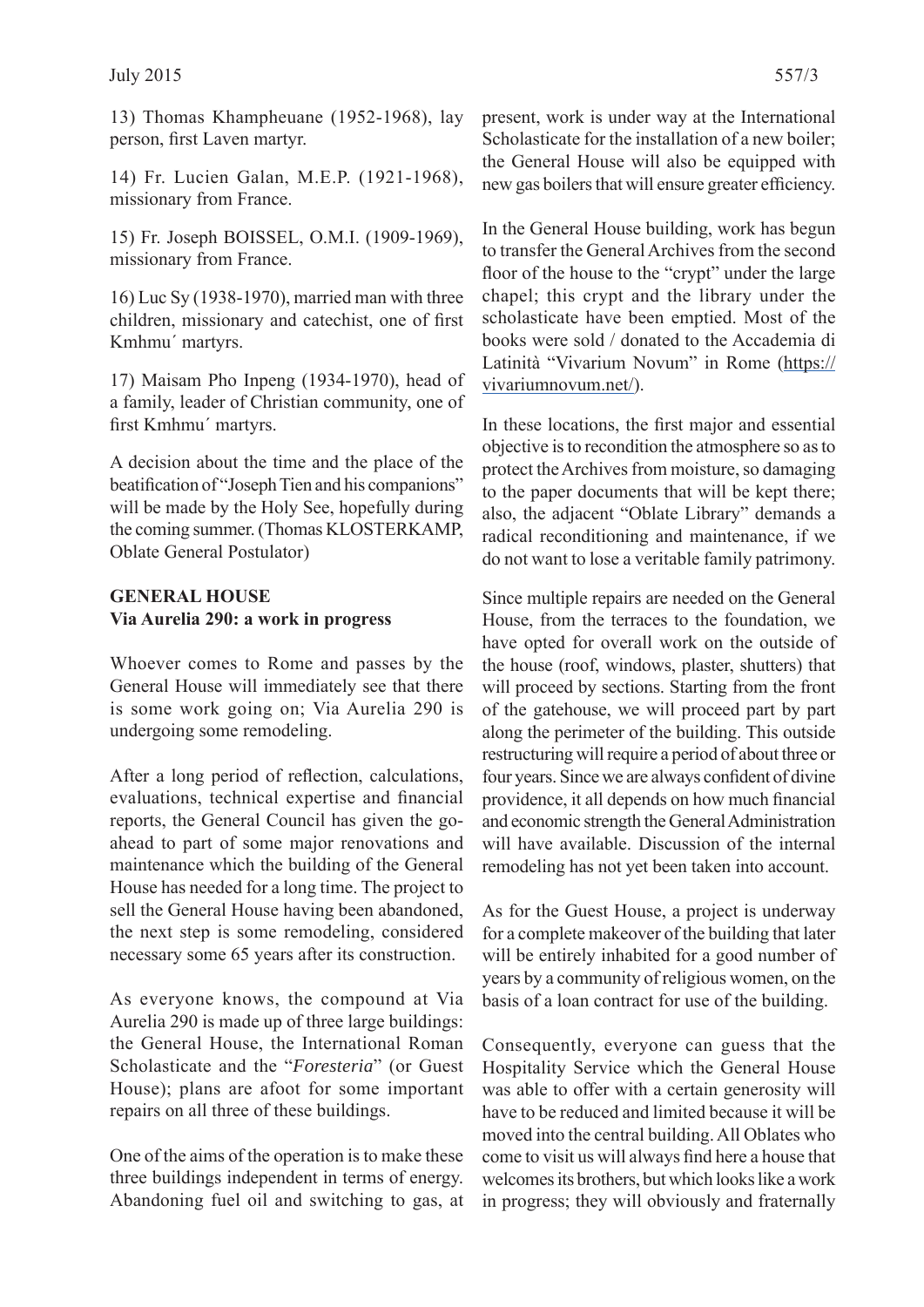understand the inevitable inconveniences that such a project requires, especially for the Oblates that live there all the time.

Just as sometimes you see written along a street

### **Africa-Madagascar**

#### **CONGO Oblate educators gather for 8th meeting**

The 8th meeting of the executive group of the Association of Oblate Institutes of Higher Learning was held in Kinshasa, Congo, May 25-29, 2015. The theme of this year's meeting was the Year of Consecrated Life and our Oblate Institutes of Higher Learning. Present for this year's gathering were: Dr. Chantal Beauvais, Saint Paul University; Dr. Scott Woodward, Oblate School of Theology; Frs. Sylvester DAVID and Neil FRANK, St. Joseph's Theological Institute; Fr. Charlie INZON, Notre Dame University; Fr. Fabio CIARDI, Director of Oblate Studies; Fr. Anaclet DUPAR, St. Eugene Institute; and, Fr. Warren BROWN, coordinator.

The meeting began with words of welcome by Fr. Habell NSOLO, provincial of Congo. He opened his talk with the African proverb: *'on ne bat pas le tambour dans l'eau'* – (one does not beat the drum in water), and proceeded to express the joy and good wishes of the local Oblates for this meeting which was held for the first time in Congo.

In the following days, the participants gave presentations on their respective educational institute in relation to its capacity to witness to religious consecrated life in general, the Oblate Charism, and Oblate vocations, their relationship to the Diocesan Church and how they are engaged in planning for future transitions in leadership. The discussions were rich, lively and honest, based upon the growing mutual relationships that have developed over the years among the leadership of the various institutes. The members of the executive group also took time to have one-on-one meetings where each Institute's leadership could coordinate joint projects with each of the other Oblate Institutes depending upon their interests or needs.

or other public place where work is in progress, so too at the General House we can write: "Excuse the inconvenience: we are working for you too!"

One of the major points of convergence centered around a paper entitled: "Elements of a Vision for an Oblate Catholic Institution of Higher Learning" which was presented by Dr. Chantal Beauvais, of Saint Paul University, and developed in collaboration with the Oblate SPU community in Ottawa. The paper proposes to set a certain standard for our Oblate Institutes and hopefully will soon be presented to the Oblate Congregation's leadership and members as a contribution to the development of our Oblate charism during the Oblate Triennium. The paper led to an interesting discussion on how the executive group could next develop a set of standards of values to be expected of all graduates of our Oblate Institutes. This concept of "formation design" would fit well with the theme for this 2nd year of the Oblate Triennium on Formation.

Fabio Ciardi shared with the participants some of his service's activities on behalf of academic study of the Oblate charism through promotion of individual study, academic courses and the project of the Oblate Charism Congress. The Congress will be held in four of the Congregation's higher learning institutes: Cedara, Kinshasa, Obra and San Antonio. Fabio also pointed out how employees of all the Oblate's internal and external ministries could really benefit from an orientation program on the life of St. Eugene and the Oblate charism today. This would help the employees to understand the Oblates and our charism in a better way as a missionary religious congregation.

The final morning of the meeting brought the participants together with the school community of Institut Saint-Eugene to experience a dynamic and inspirational presentation given by Dr. Chantal Beauvais on Transformational Leadership in the Church in light of the teachings of Pope Francis.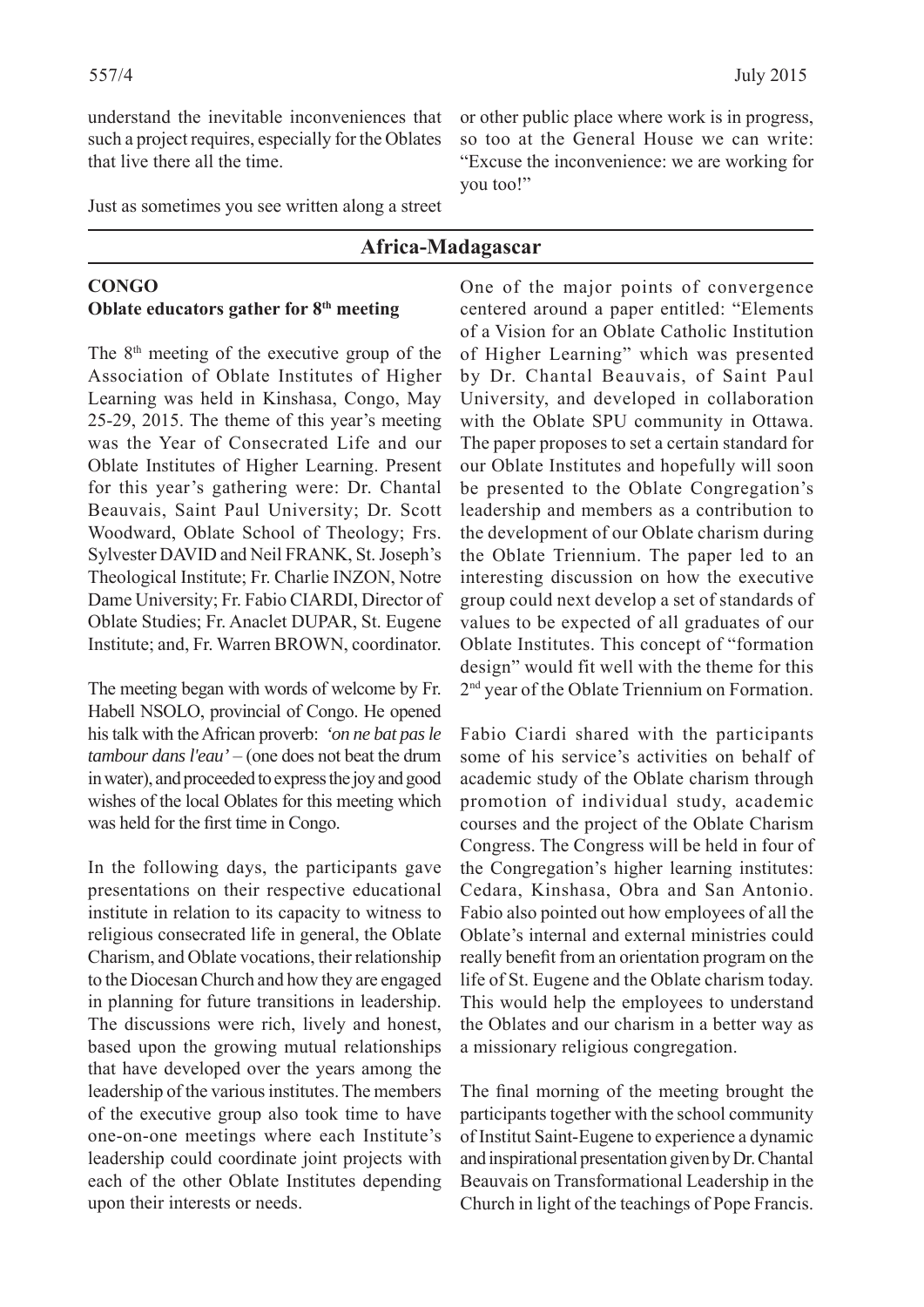At the business meeting, the participants discussed how they could be more inclusive of all those Oblates in the Congregation who are involved in the ministry of higher education. Some proposals were made, including drawing up an inventory of all Oblates in the Congregation who are or have been involved in the ministry of higher learning as a primary database. They also discussed how to better attend to Oblates who are sent for higher studies to Oblate Institutes. They studied the Oblate Congregation's policy as amended in 2011, entitled: "Guidelines on Higher Studies - the Academic and Professional Training of Oblates in our Units" and made a commitment on the behalf of the Oblate Institutes to study this policy so as to better serve the needs of the Oblate Congregation in the ongoing formation of Oblates in different fields of study undertaken in the name of the Oblate mission. Warren Brown was re-confirmed as the coordinator of the group and Dr. Chantal Beauvais was elected as the treasurer for the next three years. Next year's gathering will be held at the International De Mazenod Center in Aix-en-Provence. Special thanks to Fr. Anaclet Dupar and the local Oblates of Institut Saint-Eugene; it will be difficult to surpass this meeting for its animated discussions and engaging local programming.

#### **GUINEA BISSAU Many new Christians**

*Fr. Celso CORBIOLI reports on the many baptisms in the mission and on the situation in the country.*

As many of you know, for a few years now, I am located in a parish in Bissau, the capital of this little country in Western Africa. The parish is called Antula and includes part of the city and a large area on the outskirts. The number of inhabitants continually increases because of the unending movement from the interior of the country toward the city. Consequently, the number of Christians increases each year. Last year, we had 360 baptisms, most of them adults. Again this year, the number will be more or less the same. For all this, we thank God, and at the same time, we pray for the gift of perseverance for all those who enter to become part of his family, so that they might be authentic witnesses of the Gospel.

A couple of years ago, we had written that we were planning on building the church; it's still not completed. Construction has begun and we hope that within a year or a little more, it will be finished.

After a long period of instability, Guinea Bissau is finally experiencing a bit of peace and progress. A few weeks ago, the President of the Republic welcomed to the presidential palace all the religious men and women of Guinea Bissau, gathered in those days for the visit of Cardinal João Bras de Aviz, Prefect of the Congregation for Institutes of Consecrated Life and Societies of Apostolic Life. The president, in his speech, repeatedly thanked the religious men and women for their presence and the help they give the country; he said that the palace is not his, but the people's, and that we too can come and meet with him whenever we want. That was another sign of the desire to establish a climate of peace and collaboration.

#### **ZAMBIA Radio Liseli marks 10 years**

On Oct. 13, 2004 the Oblate Zambian delegation's dream of establishing a radio link to bring the Word of God to the people of Zambia was realized when it was granted a license for full broadcasting.

On June 11, 2005, Superior General Fr. Wilhelm STECKLING, presided at the official opening of Oblate Radio Liseli in Mongu, Zambia. Among the dignitaries present was the Hon. Dr. Sipula Kabanje, MP, Provincial Minister.

In a letter of congratulations, United States Provincial, Fr. Bill ANTONE, wrote the station's first director, now delegation superior of Zambia, Fr. Freeborn KIBOMBWE, saying, "Given the lack of infrastructure and the distances in the Western Province, Radio Liseli has been able to be a wonderful bridge of communication for thousands of listeners beginning in Mongu and striving to reach the most distant villages.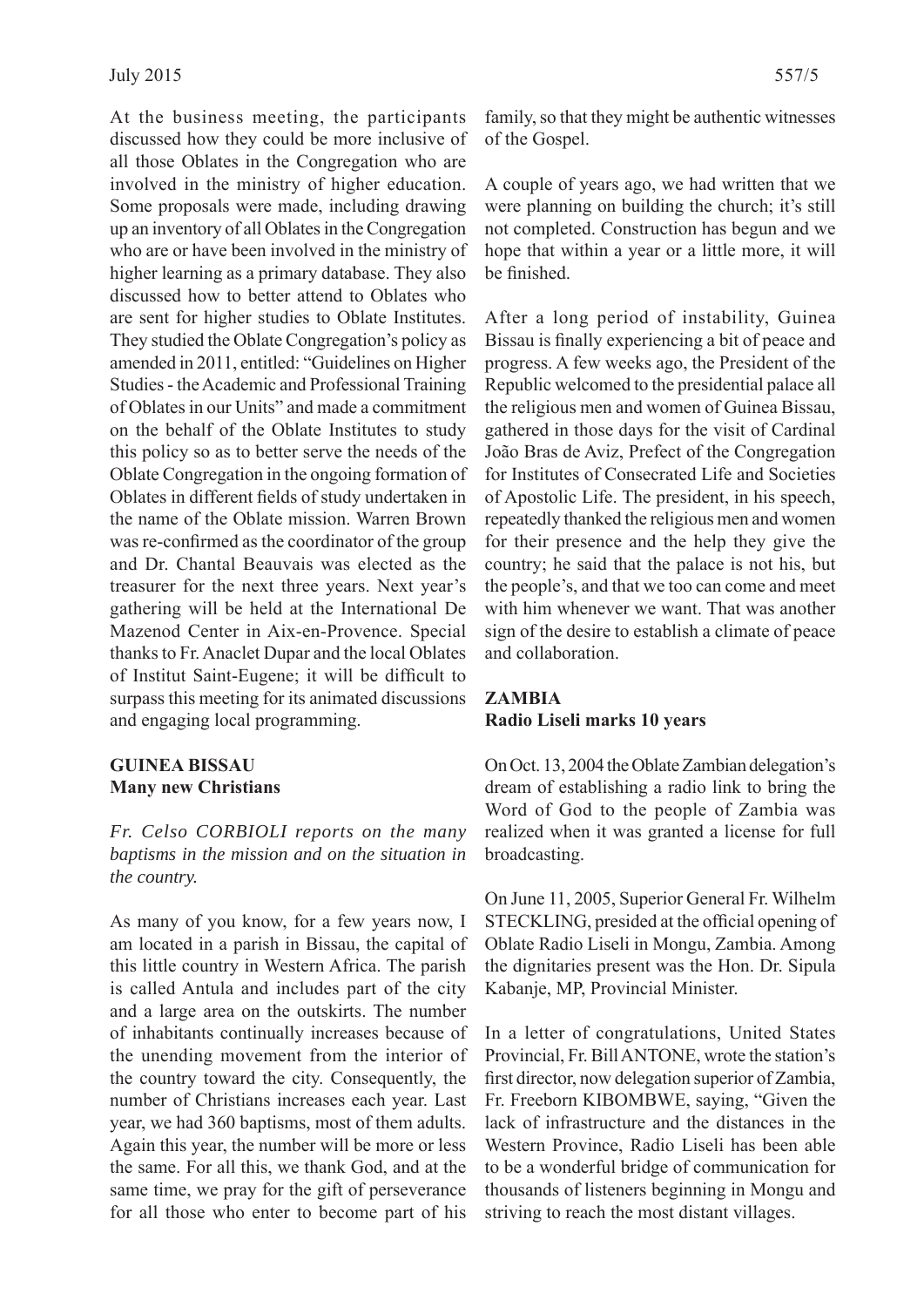"May God bless you Fr. Barnabas SIMATENDE and Fr. Joseph KANG'OMBE and all who are leading the development at this time of this invaluable and powerful tool for evangelization, communication and the integral building up of a peaceful society in the beautiful land of the Zambezi."

### **Canada-United States**

#### **NOTRE-DAME-DU-CAP The Oblates leave Maniwaki**

On May 31, with Bishop Paul Lortie presiding, the Diocese of Mont-Laurier wished to show its gratitude to the community of the Oblates of Mary Immaculate with a magnificent celebration. Well before the creation of the diocese in 1913, in the 1840's, the Oblates were already navigating its rivers, the Gatineau and the Lièvre, bringing the Good News to the region north of Ottawa. Amerindians and woodsmen, and later on, colonizers and their families received the spiritual and religious support of Christianity, thanks to the diligence and the generosity of these Brothers and Fathers who confronted the swamp mosquitoes in order to be near the people of Upper Gatineau, as well as the men and women who settled on the Lièvre river.

The solemn entrance procession included a large delegation of priests from the diocese of Mont-Laurier and several Missionary Oblates of Mary Immaculate, with their provincial, Father Luc TARDIF, who took their places in the church's sanctuary.

At the beginning of the celebration, Fr. Christian DIONNE, a native of Maniwaki, presented to the assembly a beautiful historical summary of the 164 years of evangelization by the Oblate community in the Upper Gatineau and at Sainte-Agathe-des-Monts in the 1930's.

The liturgy continued with the beautiful singing of the choir (under the direction of Mrs. Lucille Morin-Martel) around the biblical texts of the feast of the Holy Trinity. As this Sunday coincided with the feast of the Visitation of Mary, an important Marian feast in the liturgical calendar, the selected Gospel text was that of Mary's visit to Elizabeth and her song of praise, the Magnificat. Bishop Lortie gave the homily. During the offertory procession, some symbolic objects were presented: the cross from

the religious profession of Father Jean Déléage; a historic suitcase that the missionaries brought with them to celebrate Mass; a Bible recalling the Word of God announced by the Oblates; and finally the bread and wine needed for the Eucharistic celebration.

After communion, Bishop Lortie blessed the beautiful stained glass window to the left of the transept, the work of Mr. Roger Filiatrault. He has succeeded in engraving in the art glass the emblems of religious communities that followed one another in Maniwaki and the coat of arms of the diocese of Mont-Laurier. At the top of the window, under the cross, there is the silhouette of Bishop St. Eugene de Mazenod, founder of the community of the Oblates of Mary Immaculate in Marseilles, France.

Finally, as a sign of gratitude, an original sculpture by artist Donald Doirion, a Maniwaki resident, was given to the Provincial of the Oblates, Fr. Luc Tardif. The sculpture depicts a priest holding the Word of God, standing in a bark canoe in which we see the suitcase of the missionary. This sculpture of iron and brass sits on a white stone pedestal, and then on a base on which is inscribed: *Gratitude of the diocese of Mont-Laurier to the Missionary Oblates of Mary Immaculate (1851-2015*). (By Michel Lafontaine, http://www.dioceseml.com/)

#### **UNITED STATES Shrine celebrates "El Santo Niño"**

The Filipino community is one of the fastest growing ethnic groups in the United States. In 1989, when the Oblates celebrated 50 years of presence in the Philippines, the National Shrine of Our Lady of the Snows, Belleville, Illinois, welcomed several thousand Filipino Catholics to commemorate the North American Oblates (Canada and USA) who first established an Oblate mission in that island nation. At that time, the late Cardinal Jaime Sin, then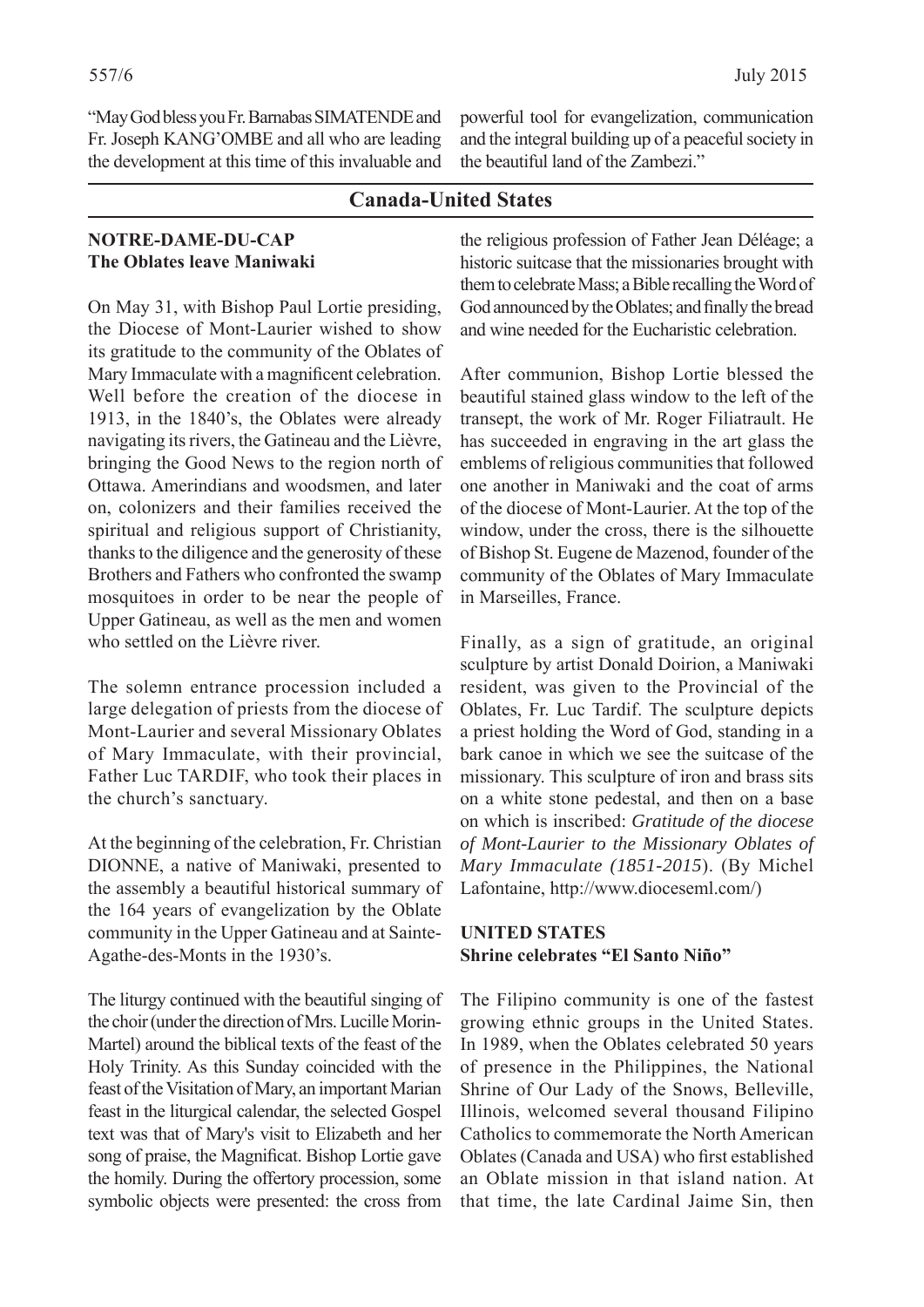Archbishop of Manila was the guest of honor at the celebration. Also present were several Oblate bishops, all now deceased: Archbishop Gerard MONGEAU, Bishops Philip SMITH, George DION and Antonino NEPOMUCENO. The then President of the Philippines, Mrs. Corazon Aquino, sent a special video greeting on the occasion. She and her late husband had visited the OMI Shrine when they were in exile in the early 1980's.

Ever since that 1989 celebration, hundreds of Filipino Catholics have come each year to pray at the Shrine of Our Lady of the Snows, especially for the annual Flores de Mayo (Flowers of May) celebration in honor of Our Lady of Peñafrancia, a devotion which originated in Spain and which

spread to the Philippines in the  $18<sup>th</sup>$  century.

On May 23-24, 2015, the annual pilgrimage took on special meaning with the presence of Cardinal Orlando QUEVEDO, the current Archbishop of Cotobato. He came to help celebrate 75 years of Oblate presence in the Philippines and to dedicate a special chapel at the Shrine to honor the Santo Niño of Cebu (the Little Child of Cebu), another devotion which is very popular in the Philippines. In the  $16<sup>th</sup>$  century, after the city of Cebu was destroyed by a devastating fire, a statue of the Christ Child was found virtually untouched under mounds of ash. News of the statue spread and devotion to the Santo Niño de Cebu was initiated. Today, the image of the Santo Niño appears in many homes and businesses in the Philippines.

#### **Europe**

#### **UKRAINE A Canadian Oblate in Kyiv**

*On June 8, 2015, Fr. Paul PATRICK was ordained a priest for Assumption Province in Canada. After completing his studies at the International Scholasticate in Rome, he had gone to Ukraine for a year of pastoral experience.*

Although time flew by very quickly, my pastoral experience in Kyiv, Ukraine is one which will always remain with me; although not always an easy ministry, especially at the beginning, due my need to perfect the language, I loved ministry in Ukraine and feel as though I left a small part of my heart there.

My first introduction to Kyiv ministry came in the form of ministering to street people with Brother Sebastian JANKOWSKI. A few days after my arrival in the city, he invited me to help him show a film at a hospital for those without money. Arriving at the hospital, I was astounded that people could live, let alone be cured, in such a place. It was basically a concrete bunker, with some old wire cots for people to lie on, quite cold, and draughty. Medicine was to be bought by others – no money for medicine meant no medicine – there were no social programs available. We raised some money through donations and charitable events such as plays

and programs, and used the money to buy basic medicines and painkillers, as well as essentials such as soap and shampoo. To show films, we brought a laptop and a projector, and projected the movie on the concrete wall of the hospital. The homeless people propped themselves up in their beds and cheered as the film went on.

After becoming an Oblate, I never had imagined that my knowledge of mechanical engineering would come into play. At the Media Center, I was able to utilize many skills to help with the maintenance of equipment, creating websites and databases, as well as troubleshooting and setting up equipment. I also did a lot of translating – from Italian or English to Ukrainian and vice versa.

As deacon in the parish, I had the responsibility to officiate at any funerals which came, as well as any baptisms or marriages celebrated outside of the Mass. I remember the second time in my life I was to officiate at a funeral service for an elderly woman who had passed away in the outskirts of Kyiv. When I arrived at the morgue, it was explicably closed, and no one seemed to know why. With the family of the deceased, I tried to gain access, but it seemed that no one had the key to the small building which housed the morgue itself. The response – come tomorrow. The next day, in the morning the family came for me again, and we travelled across the city to the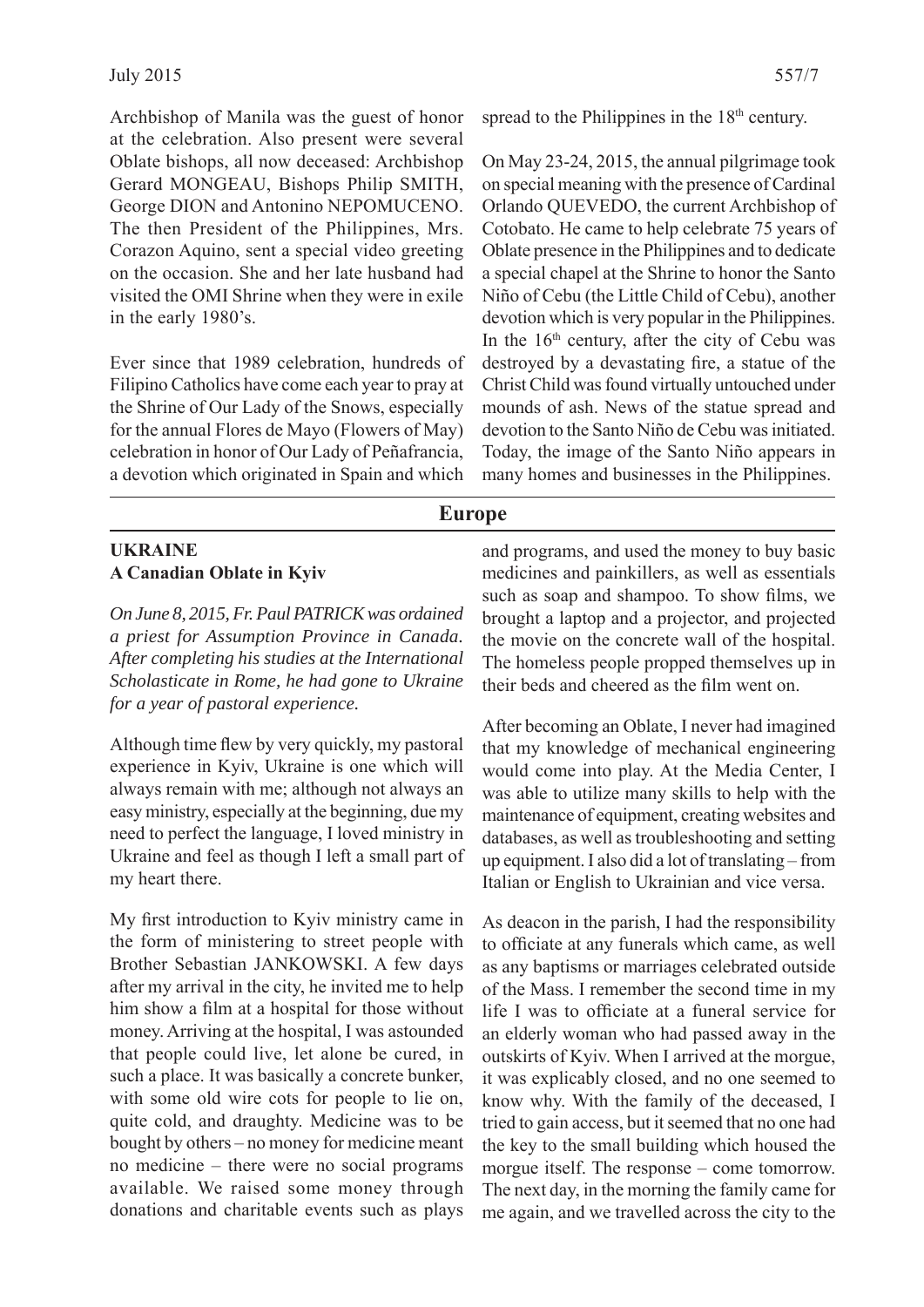morgue. This time, we found the morgue open, but the body was nowhere to be found – it seems that they had transported her to another location. Upon arriving at this new location, we found it also to be locked, with the familiar response – come tomorrow. The next day, the family picked me up from the Oblate residence and again we travelled to this latest location, where apart from some issues with paperwork, we were able to finally gain access, pray and conduct the service. I thought the family might have been upset; on the contrary, it seemed to them the normal way when dealing with governmental organizations such as a district morgue.

Although not officially in charge of the youth in the parish, I often helped out the associate pastor with many functions and events which involved the youth in the parish. Although the parish was small, the youth were very devout and active, and left a lasting impression on me. They were very curious about religious life, and asked me many questions – questions which I remember asking other Oblates in Canada when I was discerning a religious vocation. We went on retreats together, skiing trips to the nearby Carpathian Mountains, decorated and cleaned the church, fed the homeless, and performed liturgical events such adoration and penitential services together. When I had my last Sunday in the parish, the youth presented me with flowers in the colours of the Ukrainian flag, and a beautiful Ukrainian gift to remember them by.

#### **HOLLAND Knighthood for a missionary in Peru**

On June 17, 2015, His Majesty, Willem-Alexander, the King of Holland, honored a longtime missionary in Peru, Father Jan BRINKHOF, with the Order of Knighthood of Orange-Nassau. The award was granted in recognition of the many years of social work and the pastoral ministry exercised by the Missionary Oblate in Comas, Peru. On that same day, Father Jan also celebrated his 77<sup>th</sup> birthday.

The honor was conferred by the mayor of Deventer in Father Jan's hometown, in the presence of all of his brothers and sisters, as

well as many people from the local parish and some benefactors.

The Oblates of Holland were represented by Father Gerard VAN DEN BEUKEN, the regional superior, and Father Léo VAN DEN BERG, the regional treasurer.

#### **UKRAINE A double celebration**

In 1998, the Oblates of Mary Immaculate founded a Roman Catholic parish, Assumption of the Blessed Virgin Mary, in Kryvyi Rig. Fr. Jacek PYL oversaw the building of the parish church, and in 2012, in order to make available some Oblates to begin a mission in Russia, the Oblates turned the parish over to the Missionaries of Our Lady of La Salette. Kryvyi Rig is known for being the longest city in Europe (124 km from north to south).

On June 13, 2015, the parish's former pastor, now Bishop Jacek PYL, Auxiliary of Odessa-Simferopol, came back to preside at another historic event, the ordination of the first native son of the parish to become an Oblate priest, Fr. Bogdan SAVITSKYI, as well as the bishop's first conferral of priestly ordination.

At the beginning of the Mass, Fr. Pavlo VYSHKOVSKYI, the delegation superior, welcomed the guests and spoke some words of courage: "Despite the fact that the war continues not so far away and despite the difficult times the Fatherland is enduring these days, God is telling us: Do not be afraid! Fear not, because today I am giving you and your land a new priest who will liberate from the yoke of the bondage of sin many souls. God does not abandon us; our land and our parish are greatly blessed in this priestly ordination."

In his homily, Bishop Pyl recalled the importance of the sacrament of priesthood. "You, dear son, receive ordination in the name of Christ the teacher; carry out the mission entrusted to you. Preach the word of God to all … Let your studies be food for the people of God; may the holiness of your life be a source of joy for the followers of Jesus Christ." The bishop concluded that on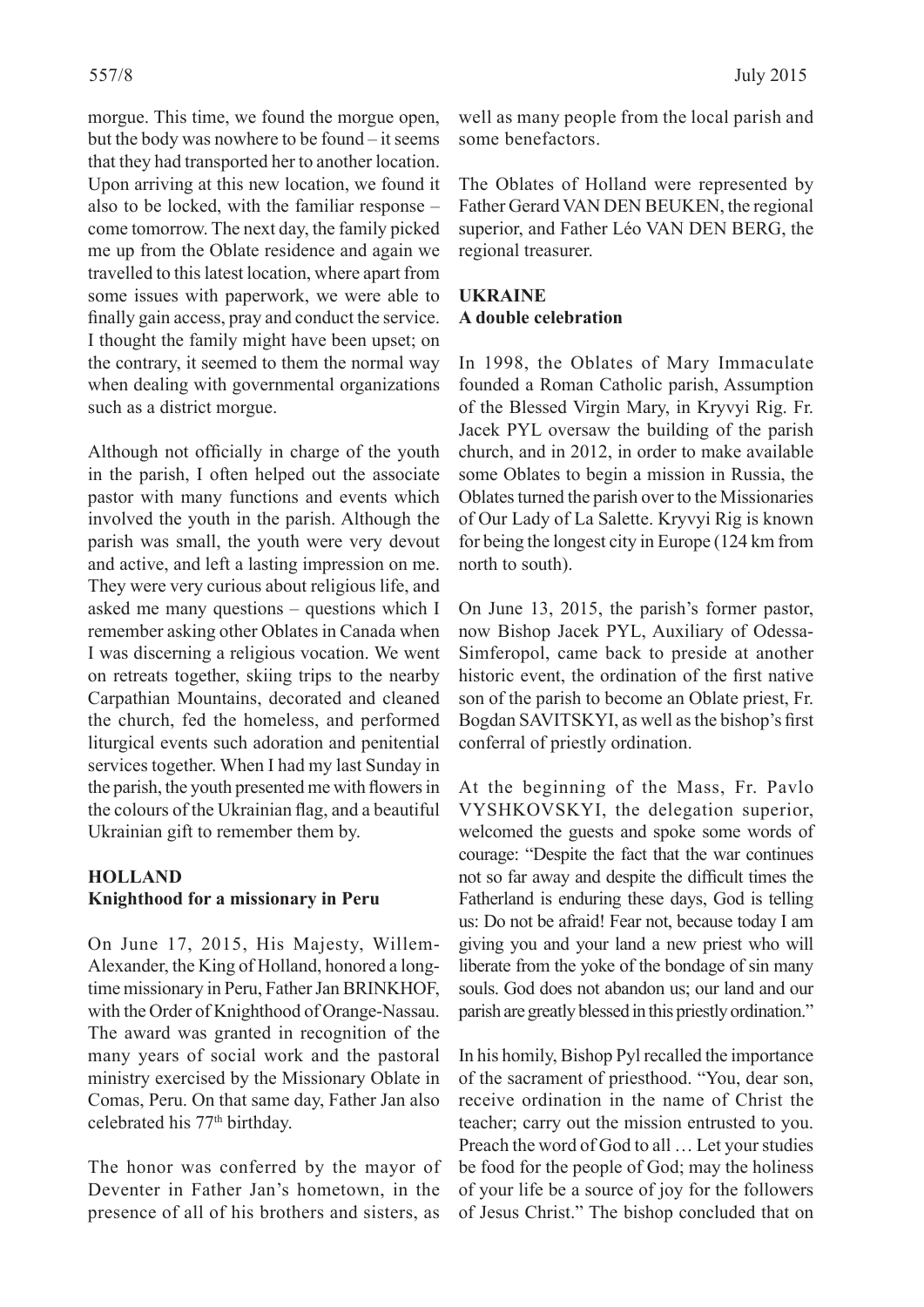the previous day, the Church had celebrated the Solemnity of the Sacred Heart of Jesus and that on the ordination day, it was celebrating the Immaculate Heart of Mary. "Behold, dear Bogdan … be a priest after the model of the heart of Jesus."

#### **ITALY**

#### **Forty years after the expulsion from Laos**

*August 31, 2015, will be the 40th anniversary of the expulsion of Italian Missionary Oblates of Mary Immaculate from Laos. Other foreign-born Oblates left the country between 1976 and 1978. Bishop Jean KHAMSÉ VITHAVONG was the only Oblate there for many years. He is now the Vicar Apostolic of Vientiane. Fr. Paolo MICELI, formerly a missionary in Laos (1972-75) and for nearly 40 years a member of the Delegation of Thailand, when he learned of the upcoming beatifi cation, he visited Luang Prabang and wrote to Fr. Angelo PELIS on June 3, 2015. Below are some excerpts from his letter.*

What emotion and what joy I felt at your message about the upcoming beatification of Fr. Mario BORZAGA and the catechist, Paul Xyooj, not to forget the cause of the other 15 martyrs of Laos, promoted by the local bishops and also ready for the next step.

The news persuaded me to make a *pilgrimage* to Luang Prabang, after forty years, and to spend a couple of days with Monsignor Tito Banchong, Apostolic Administrator, and his closest collaborators: deacons, sisters, some catechists. Fr. Mario Borzaga, the first Oblate martyr in Laos and Paul Xyooj, the first Hmong to be beatified, are already protectors of the Vicariate of Luang Prabang.

In those two days, I saw in person how the Holy Spirit is working to strengthen and give growth to the Church in *our* North Laos. Tito is a man who has total confidence in the action of the Holy Spirit and who lets himself be guided by God in his decisions. And one can see the results. Fr. Pierre Bounthà has been a priest for three years, the first of the new group, and he is an ever joyful priest, full of zeal, enthusiasm and a missionary

spirit. Three deacons, God willing and in hope of receiving government approval, are preparing for priestly ordination, possibly at the end of the year.

The house which Tito has built, at this time, brings them all together: a veritable cenacle, where they pray and work together under his truly fatherly guidance. As is his style, he leads a very simple life: his free time is spent on the work necessary to maintain the house, from gardening to the various household needs, such as repairing the fishing nets. The priest and deacons follow his example by cutting the grass and taking care of the rice paddy.

There are also three Sisters of Charity of Saint Jeanne Antide Thouret, who take care of a school for the disable. At six in the morning, they all gather for the Eucharistic celebration.

The logistics are slowly taking shape. In Luang Prabang, the house where Tito lives, in addition to its authorized function as a hostel (*guest house*), at this time also serves as the seat of the Vicariate, Cathedral Church and Center for young people. A couple of kilometers further on, the Sisters have built and run a school for the disabled.

In the same area where the Sisters live, a property of about 30 by 50 meters has been purchased: it is now necessary to separate the center of the Mission from the parish church (cathedral) which will be dedicated, of course, to the first Blessed of the Vicariate.

In Vientiane, there is a building which houses the seminarians of the Vicariate of Luang Prabang: Fr. Bounthà is in charge. He and the three deacons all come from Sayabouri.

In the village of Pomg Vang, there is a very lively Christian community that has some freedom to live its Christianity.

In Huay Say, there are so many villages of different ethnicities, with rather large Christian communities. In particular, the community of the Lahù shows great vitality and fervor; they live in the area of Ton Pheung, the former village of Frs. Amadio VITALI and Natalino BELINGHERI.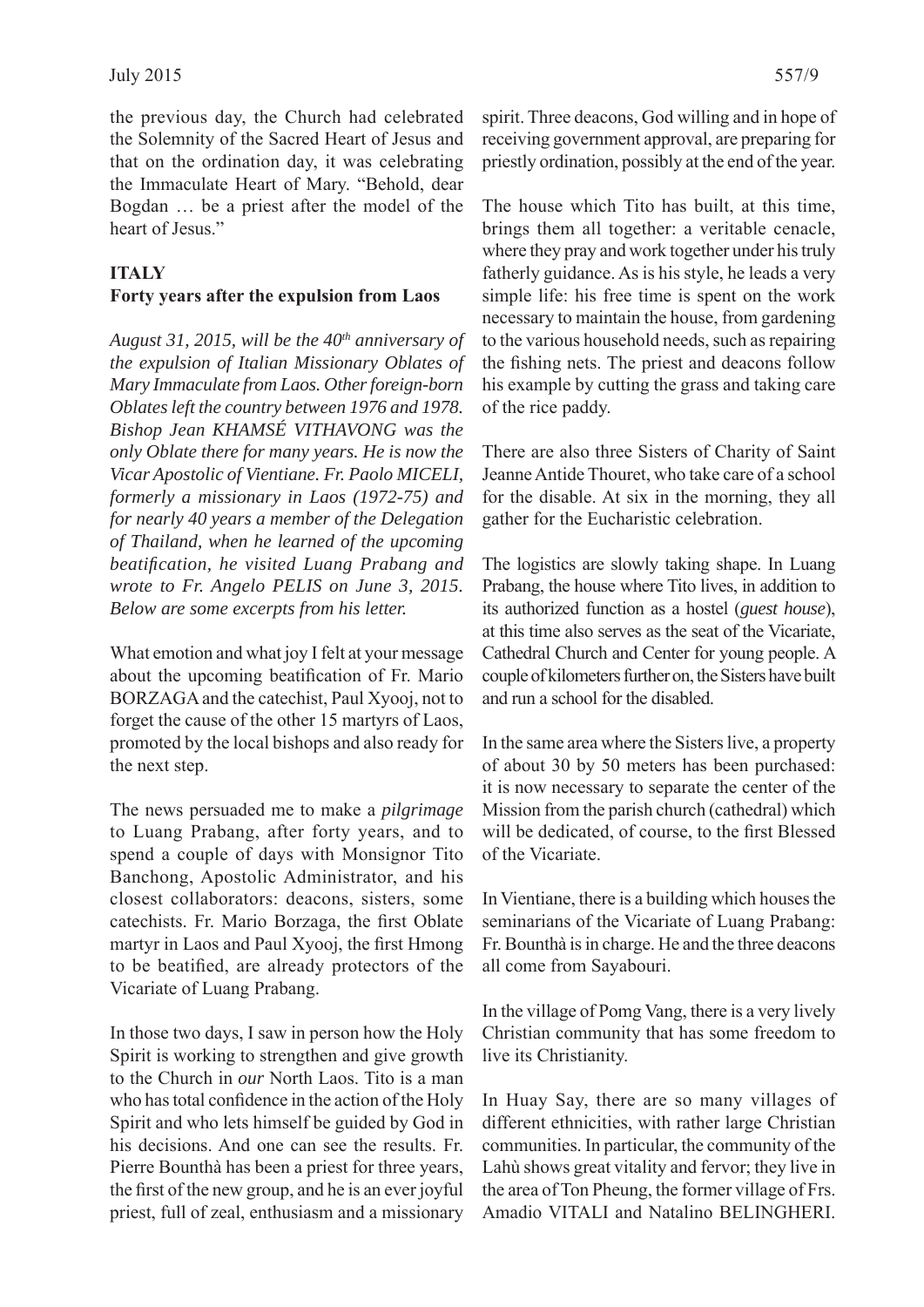For the moment, Fr. Bounthà, with a government permit given annually, can go there three or four times a year for major festivities. In the near future, even with a permit to be renewed annually, it is believed that one of the new priests will be able to assure a stable presence.

I send you this news to tell you that the future Blessed Mario Borazaga and Paul Xyooj are

already working hard in this North-Laos, which also witnessed our own sweat in planting the Church of Jesus. Besides Father Mario, I think of other dear companions who died there: Fr. Natalino SARTOR (1966), Bishop Leonello BERTI (1968), Fr. Antonio ZANONI (1972) and still others who have left us in the past 40 years since the expulsion from Laos. We are only a few now who are going strong!

### **Latin America**

#### **PERU Oblate musician wins a music prize**

Father Elio Dennis LÓPEZ PAREDES is the winner of contest for religious music conducted by the National Conference of Religious of Peru. Elio communicates with music about his own vocation: Compendium of a vocation – the gift of love.

"They are two songs," he says, "that today are a reality and in which I tell the story of my priestly vocation. I am sharing a video with you of two of my creations, songs which appear in the CD, *Vida Consagrada en la Iglesia hoy: Evangelio-*

*Profecía-Esperanza (Consecrated Life in the Church today: Gospel-Prophecy-Hope).* I hope you like them. Special thanks to the group *Siembra* who mad this production posible." (YouTube: http://y2u.be/CB3vcFN3Uwk)

Elio was born in 1976, professed his first vows in 2006 and was ordained a priest in 2011. He was a member of the Oblate community at the International Roman Scholasticate, 2008-2010. With his great creativity, he was the force behind the organization of parties and family celebrations in the community. Now he puts to the service of the mission his joy, his creativity and his talent as an animator.

| <b>Anniversaries -- August 2015</b> |  |  |
|-------------------------------------|--|--|
|                                     |  |  |

| 75 Years of religious life        |       |                         |                      |
|-----------------------------------|-------|-------------------------|----------------------|
| 1940.08.15                        | 07143 | Fr. Edmond Turenne      | Lacombe              |
| <b>70 Years of religious life</b> |       |                         |                      |
| 1945.08.02                        | 08004 | Fr. Marc Bilodeau       | Notre-Dame-du-Cap    |
| 65 Years of religious life        |       |                         |                      |
| 1950.08.02                        | 08868 | Fr. Lucien Bouchard     | <b>United States</b> |
| 1950.08.02                        | 08871 | Fr. Roger Couture       | <b>United States</b> |
| 1950.08.02                        | 08827 | Fr. Normand Harvey      | Notre-Dame-du-Cap    |
| 1950.08.12                        | 09624 | Deac. Marcel Lamonde    | Notre-Dame-du-Cap    |
| 1950.08.15                        | 08844 | Fr. Antonio Ciccone     | Mediterranean        |
| 1950.08.15                        | 08837 | Fr. Donald Dietz        | <b>United States</b> |
| 1950.08.15                        | 08833 | Fr. Waclaw Gorniak      | Poland               |
| 1950.08.15                        | 09470 | Bro. Paul Haag          | France               |
| 1950.08.15                        | 08845 | Fr. Fortunato Muffolini | Mediterranean        |
| 1950.08.15                        | 08838 | Fr. Thomas O'Brien      | <b>Brazil</b>        |
| 1950.08.15                        | 08840 | Fr. Alain Piché         | Lacombe              |
| 1950.08.15                        | 08836 | Fr. Paul Wightman       | <b>United States</b> |
| 1950.08.15                        | 08841 | Fr. William Woestman    | <b>United States</b> |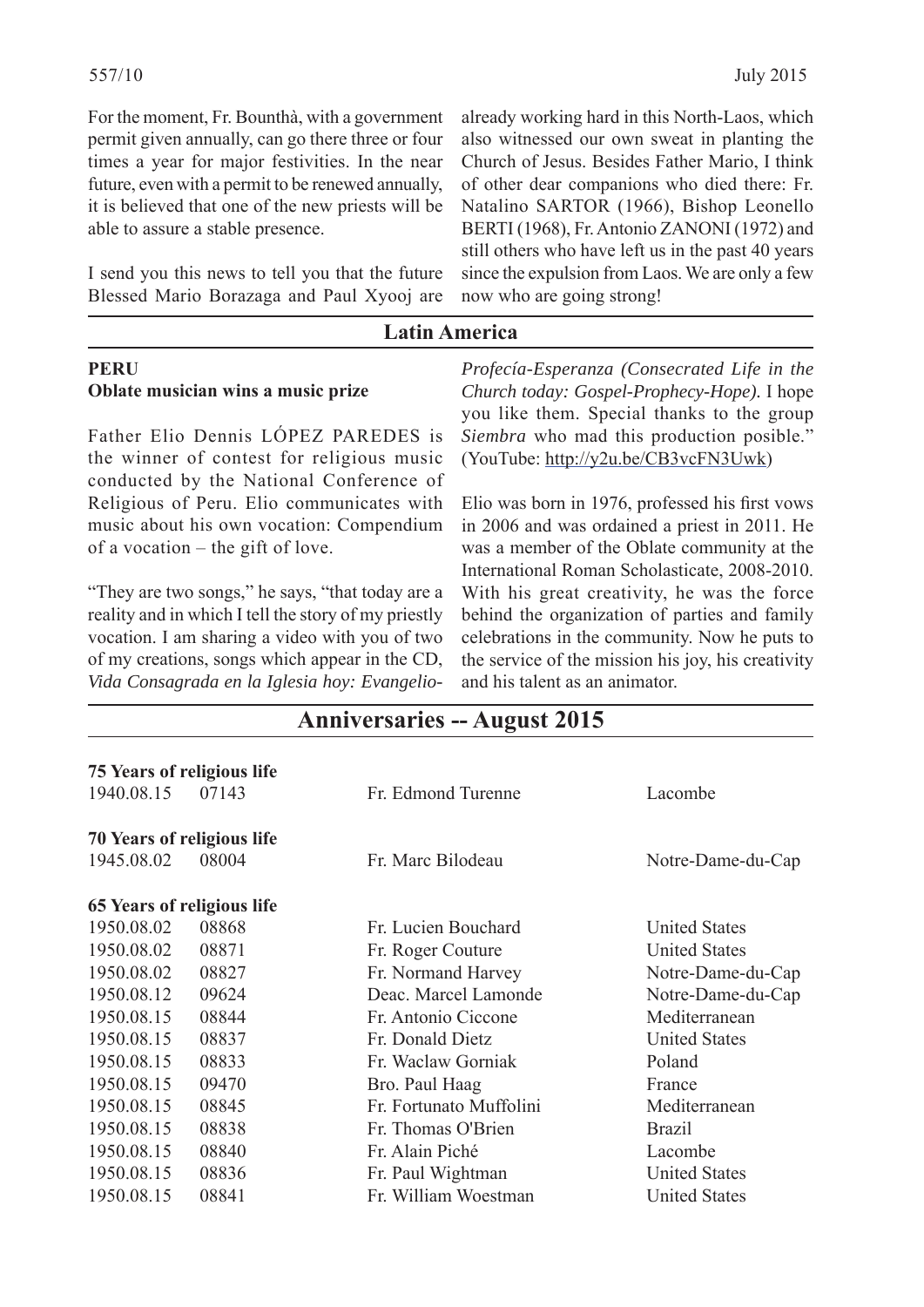#### **60 Years of religious life**

| 1955.08.02 | 09982 |
|------------|-------|
| 1955.08.02 | 09983 |
| 1955.08.02 | 09977 |
| 1955.08.02 | 09980 |
| 1955.08.15 | 09987 |
| 1955.08.15 | 09992 |
| 1955.08.15 | 10462 |
| 1955.08.15 | 09986 |
| 1955.08.15 | 09930 |
| 1955.08.15 | 09995 |
| 1955.08.15 | 09996 |
| 1955.08.15 | 09993 |
| 1955.08.15 | 09994 |
| 1955.08.15 | 09932 |
| 1955.08.15 | 09988 |
| 1955.08.15 | 09989 |
| 1955.08.15 | 10002 |
| 1955.08.15 | 10080 |
| 1955.08.15 | 09990 |
| 1955.08.22 | 10005 |
| 1955.08.22 | 09934 |

#### **60 Years of priesthood**

## **50 Years of religious life**

 1965.08.02 11659 Fr. Alfred Charpentier Haiti 1965.08.02 11853 Fr. Raymond Marquis Notre-Dame-du-Cap 1965.08.15 11655 Fr. James Deegan United States 1965.08.15 11860 Fr. Kenneth Forster Lacombe 1965.08.15 11677 Fr. Francis Salmon Lacombe 1965.08.15 11904 Fr. Glenn Zimmer Lacombe

#### **25 Years of religious life**

#### **25 Years of priesthood**

Fr. Roberto Durette Bolivia 1955. Fr. Leroy Landry United States Fr. Robert Levesque United States Fr. Donald Lozier United States Fr. Hervé Aubin Notre-Dame-du-Cap 1955.08.15 09992 Fr. René Bélanger Lacombe 1955. Bro. Henri Bisson Lacombe Fr. Gérard Cousineau Notre-Dame-du-Cap 1955.08.15 09930 Fr. Fraccid A. Fernando Colombo 1955.08.15 09995 Fr. Edward George Figueroa Brazil Fr. Michael Hussey United States Fr. Luciano Lachance Bolivia Fr. Marc Lortie Notre-Dame-du-Cap 1955.08.15 09932 Fr. Pedru P. Philip Fernando Jaffna 1955.08.15 09988 Fr. Louis Ponniah Jaffna Fr. Jean-Guy Roberge Notre-Dame-du-Cap 1955.09 Bishop Reynald Rouleau Lacombe Fr. Albert Michael Schneider Central European Fr. Rodrigue Vézina Notre-Dame-du-Cap 1955.08.22 10005 Fr. Joseph Daudier Haiti Fr. Price Dorismond Haiti

1955.08.15 08871 Fr. Roger Couture United States

 1990.08.01 13274 Fr. John Staak United States 1990.08.15 13431 Bro. Daniel Dionne Lacombe 1990.08.15 13269 Fr. James Holland Lacombe 1990.08.26 13380 Bro. Eric Audo France 1990.08.26 13379 Bro. Dominique Dessolin France 1990.08.26 13331 Fr. Antoine Monsavane France 1990.08.26 13418 Fr. Jean Amadou Sy France

 1990.08.01 12791 Fr. Olotsh Zenon Berikani Paraguay 1990.08.01 12945 Fr. Nokin Norbert Kingani Congo 1990.08.01 12940 Fr. M'Onzil Rogatien Munzubu Congo 1990.08.01 12867 Fr. Fulgence Lepi-Nene Tasar Congo 1990.08.01 12823 Fr. Kolobay Polydor Twanga Congo 1990.08.04 12981 Fr. Philip Anselm Jaga Anony Colombo

- 
- 
-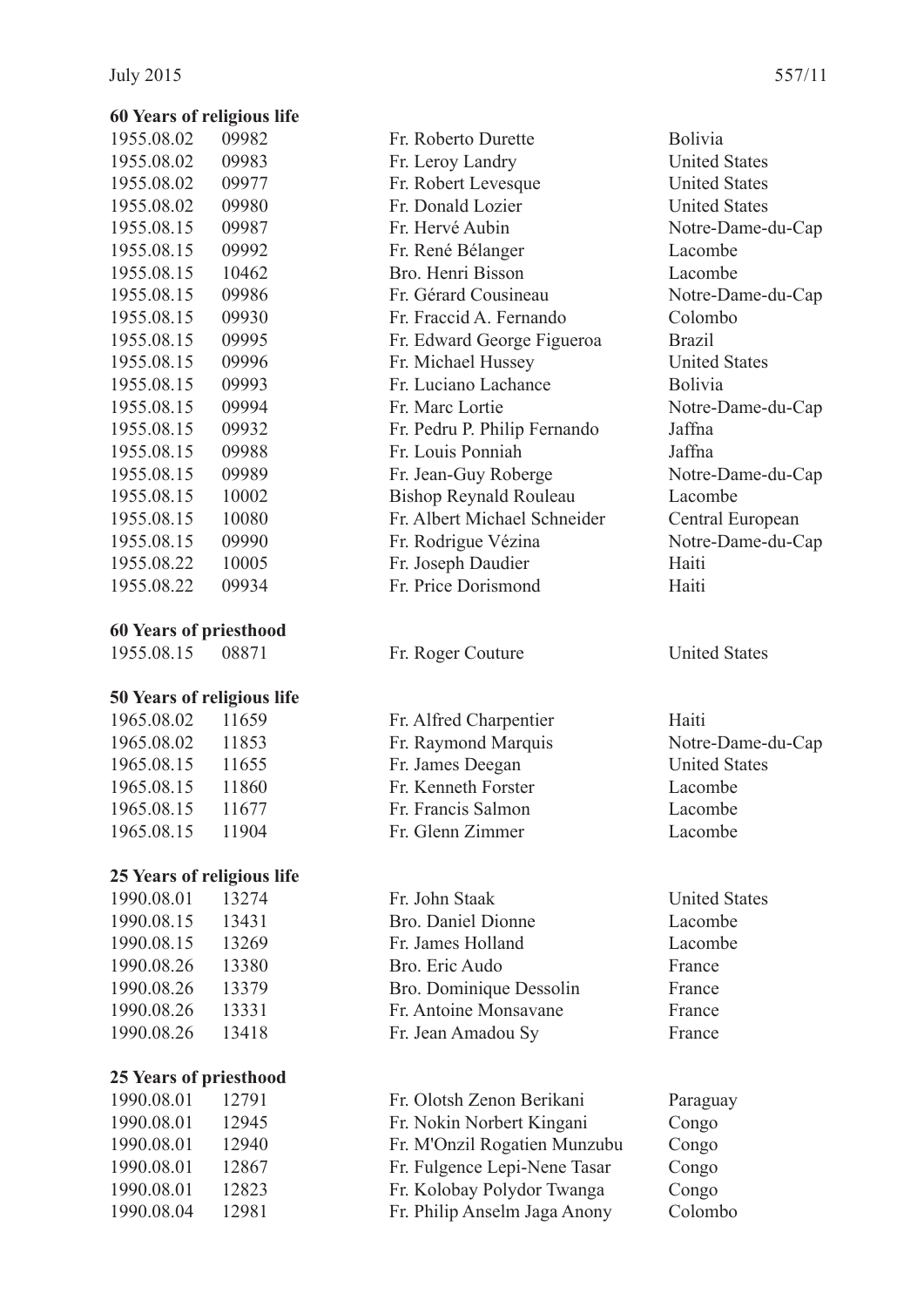| 1990.08.04 | 12979 | Fr. Andrias Fernando       | Colombo           |
|------------|-------|----------------------------|-------------------|
| 1990.08.04 | 12980 | Fr. Romesh Lowe            | Colombo           |
| 1990.08.04 | 12978 | Fr. Alexander Rodrigopulle | Colombo           |
| 1990.08.18 | 13008 | Fr. Louis-Marie Verrette   | Notre-Dame-du-Cap |
| 1990.08.25 | 12830 | Fr. Simon Sechaba 'Malei   | Namibia           |
|            |       |                            |                   |

# **Anniversaries for September 2015**

#### **70 Years of religious life**

| 1945.09.08                    | 08022             |
|-------------------------------|-------------------|
| 1945.09.08                    | 08033             |
| 1945.09.29                    | 08049             |
| 1945.09.29                    | 08048             |
|                               |                   |
| 65 Years of religious life    |                   |
| 1950.09.08                    | 08901             |
| 1950.09.08                    | 08890             |
| 1950.09.08 08888              |                   |
| 1950.09.08 08895              |                   |
| 1950.09.08 08919              |                   |
| 1950.09.08                    | 08913             |
| 1950.09.08                    | 08908             |
| 1950.09.08                    | 08924             |
| 1950.09.08                    | 08918             |
| 1950.09.08                    | 08877             |
| 1950.09.08                    | 08916             |
| 1950.09.08                    | 08922             |
| 1950.09.08                    | 08896             |
| 1950.09.08                    | 08900             |
| 1950.09.08                    | 08911             |
| 1950.09.08                    | 08933             |
| 1950.09.08                    | 08904             |
| 1950.09.08                    | 08898             |
| 1950.09.15                    | 09154             |
| 1950.09.15                    | 09212             |
| 1950.09.29                    | 08940             |
| 1950.09.29                    | 08938             |
| 1950.09.29                    | 08939             |
|                               |                   |
| <b>65 Years of priesthood</b> |                   |
| 1950.09.29 08022              |                   |
| 60 Years of religious life    |                   |
| 1955.09.08 10297              |                   |
| $= 0.000$                     | $\sim$ 4 $\sim$ 4 |

| Fr. Jacques Keyzer     |  |
|------------------------|--|
| Fr. William McHugh     |  |
| Fr. John Murphy        |  |
| Fr. Brendan O'Sullivan |  |
|                        |  |
|                        |  |

1950.09.08 08901 Fr. Charles Beausoleil United States Fr. Thomas Bilodeau Lacombe Fr. Thomas Brown Brazil Fr. Arthur Craig United States 1950.09.08 08919 Fr. Marek Czyzycki Assumption Fr. Yves Desmet Belgium & Holland Fr. Pierre Fourman Belgium & Holland Fr. Leonard Glowacki Poland Fr. Alfred Hubenig Lacombe Fr. Guy Jalbert Notre-Dame-du-Cap 1950.09.08 08916 Fr. Christie Joachimpillai Lacombe Fr. Alfons Kupka Poland 1950.09.08 08896 Fr. Daniel Lafrance Lacombe 1950.09.08 08900 Fr. Joachim Lizon Poland Fr. John Mazur Assumption Fr. Jean Remy France Fr. Frans Samyn Central S. Africa Fr. Willy Staes Belgium & Holland Fr. Arsène Perbost France Fr. Marcel Rouver France Fr. Mario Andreotti Mediterranean 1950.09.29 08938 Fr. Edward Carolan Anglo-Irish 1950.09.29 08939 Fr. Richard O'Donovan Anglo-Irish

1955.09.08 10297 Fr. Marian Biernat Poland 1955.09.08 10445 Fr. Roland Christ Cameroon 1955.09.08 10041 Fr. Jean-Marie Collière France 1955.09.08 10008 Fr. André Durand Cameroon 1955.09.08 10446 Fr. Jean-Baptiste Epp France 1955.09.08 10660 Fr. Andrzej Grzesiak Poland

Belgium & Holland **United States** Anglo-Irish 1 Anglo-Irish

- Fr. Jacques Keyzer Belgium & Holland
	-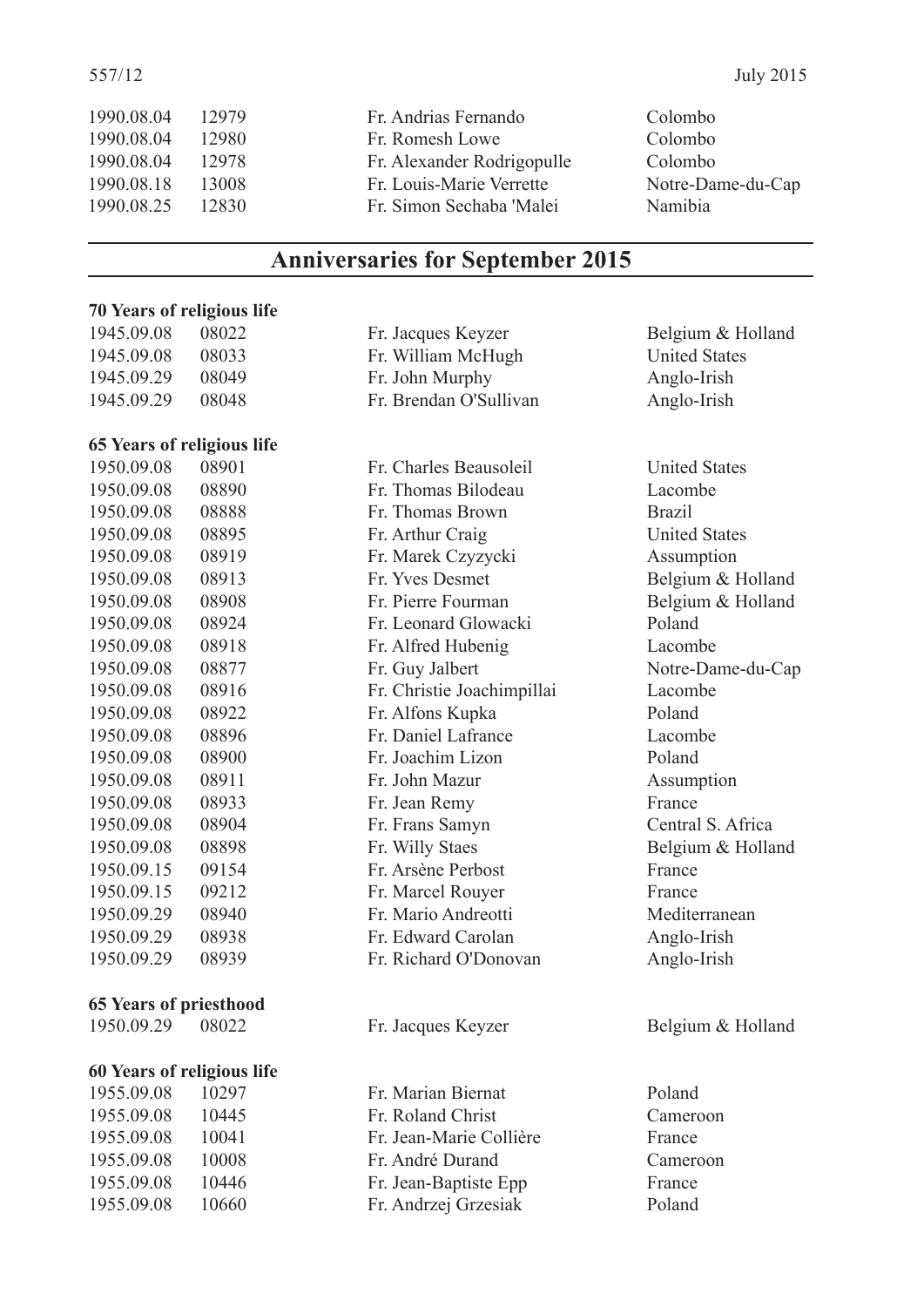| 1955.09.08 | 10011 |
|------------|-------|
| 1955.09.08 | 10037 |
| 1955.09.08 | 10033 |
| 1955.09.08 | 10009 |
| 1955.09.08 | 10296 |
| 1955.09.08 | 10025 |
| 1955.09.08 | 10092 |
| 1955.09.08 | 10028 |
| 1955.09.08 | 10029 |
| 1955.09.08 | 10139 |
| 1955.09.08 | 10035 |
| 1955.09.08 | 10480 |
| 1955.09.08 | 10030 |
| 1955.09.26 | 10661 |
| 1955.09.29 | 10064 |
|            |       |

#### **60 Years of priesthood**

1955.09.08 08639 Fr. James Foelker United States 1955.09.08 08633 Fr. John Sokolski United States 1955.09.11 09091 Fr. Arthur Massé Lacombe 1955.09.18 08840 Fr. Alain Piché Lacombe 1955.09.18 08765 Fr. Thomas Scully Anglo-Irish 1955.09.24 08911 Fr. John Mazur Assumption

#### **50 Years of religious life**

| 1965.09.08 | 11679 |
|------------|-------|
| 1965.09.08 | 11957 |
| 1965.09.08 | 11770 |
| 1965.09.08 | 11861 |
| 1965.09.08 | 11684 |
| 1965.09.08 | 11683 |
| 1965.09.08 | 11678 |
| 1965.09.08 | 12089 |
| 1965.09.08 | 11765 |
| 1965.09.08 | 11641 |
| 1965.09.08 | 11682 |
| 1965.09.08 | 11680 |
| 1965.09.15 | 11688 |
| 1965.09.15 | 11692 |
| 1965.09.21 | 11710 |
| 1965.09.21 | 11892 |
| 1965.09.21 | 11891 |
| 1965.09.29 | 11694 |
| 1965.09.29 | 11793 |

#### **25 Years of religious life**

| 1955.09.08 | 10011 | Fr. Louis Hoffart        | Lacombe        |
|------------|-------|--------------------------|----------------|
| 1955.09.08 | 10037 | Fr. Igino Ingriselli     | Mediterra      |
| 1955.09.08 | 10033 | Fr. Jerzy Kalinowski     | Poland         |
| 1955.09.08 | 10009 | Bishop Louis Mbwôl-Mpasi | Congo          |
| 1955.09.08 | 10296 | Fr. Jean Nieruchalski    | Poland         |
| 1955.09.08 | 10025 | Fr. Rudolph Nowakowski   | <b>Assumpt</b> |
| 1955.09.08 | 10092 | Fr. Angelo Pelis         | Mediterra      |
| 1955.09.08 | 10028 | Fr. Guilherme Reinhard   | <b>Brazil</b>  |
| 1955.09.08 | 10029 | Fr. Wendelin Rolheiser   | Lacombe        |
| 1955.09.08 | 10139 | Fr. Wilfried Rossel      | <b>Belgium</b> |
| 1955.09.08 | 10035 | Fr. Mauricio Schroeder   | Peru           |
| 1955.09.08 | 10480 | Fr. Marian Wieckowski    | Poland         |
| 1955.09.08 | 10030 | Fr. Ronald Zimmer        | Lacombe        |
| 1955.09.26 | 10661 | Bro. Jerome Blackburn    | Lacombe        |
| 1955.09.29 | 10064 | Fr Francis McGreal       | Northern       |

| 1965.09.08 | 11679 | Fr. Pedro Curran          | <b>Brazil</b>  |
|------------|-------|---------------------------|----------------|
| 1965.09.08 | 11957 | Bro. Roger Durant         | Belgium        |
| 1965.09.08 | 11770 | Fr. James Fee             | United St      |
| 1965.09.08 | 11861 | Fr. Robert Haggarty       | Lacombe        |
| 1965.09.08 | 11684 | Fr. Stanislaw Jankowicz   | Poland         |
| 1965.09.08 | 11683 | Fr. James Jordan          | Lacombe        |
| 1965.09.08 | 11678 | Fr. Hendrik Koen          | <b>Belgium</b> |
| 1965.09.08 | 12089 | Fr. Adolfo Lemmens        | <b>Bolivia</b> |
| 1965.09.08 | 11765 | Bro. Gilberto Pauwels     | <b>Bolivia</b> |
| 1965.09.08 | 11641 | Fr. Toon te Dorsthorst    | <b>Belgium</b> |
| 1965.09.08 | 11682 | Bro. Marcos Van Ryckeghem | Belgium        |
| 1965.09.08 | 11680 | Fr. Stephen Vasek         | United St      |
| 1965.09.15 | 11688 | Fr. Paolo Miceli          | Philippin      |
| 1965.09.15 | 11692 | Fr. Pasquale Saurio       | Mediterra      |
| 1965.09.21 | 11710 | Fr. François Jacquemin    | France         |
| 1965.09.21 | 11892 | Fr. Bernard Keradec       | France         |
| 1965.09.21 | 11891 | Fr. Gilbert Le Goff       | France         |
| 1965.09.29 | 11694 | Fr. Michael Brady         | Anglo-Iri      |
| 1965.09.29 | 11793 | Fr. Francis Murray        | Anglo-Iri      |
|            |       |                           |                |

Mediterranean Assumption Mediterranean Belgium & Holland r. Francis McGreal Northern S. Africa

Belgium & Holland **United States** Belgium & Holland Belgium & Holland n Belgium & Holland United States Philippines Mediterranean Anglo-Irish Anglo-Irish

1990.09.08 13359 Fr. Lemoine Alcius Haiti 1990.09.08 13368 Fr. Ozi-A-Nkom Willy Bunduki Congo 1990.09.08 13317 Fr. Jerzy Bzdyl Poland 1990.09.08 13283 Fr. Jean-Edy Desravines Haiti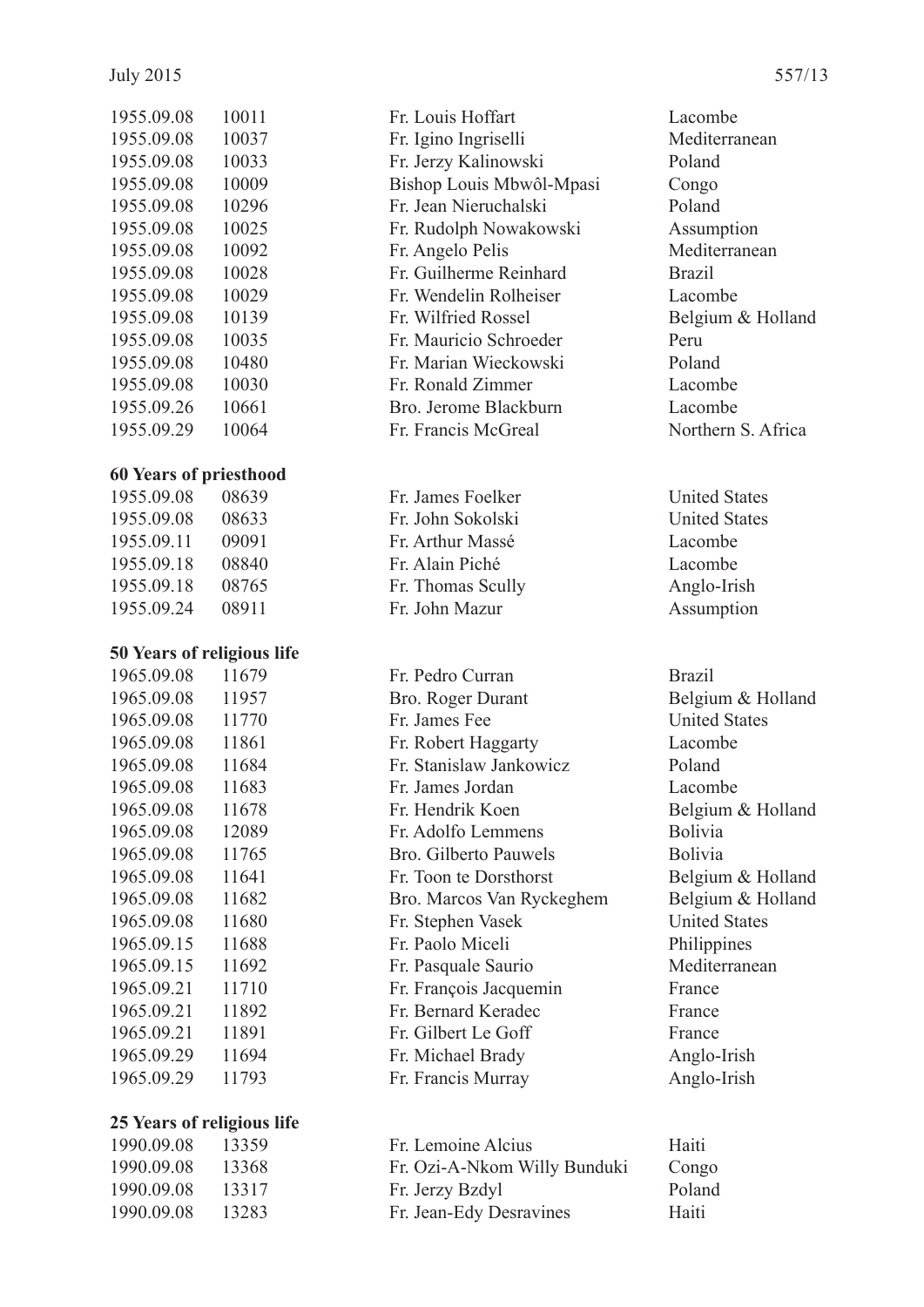| 1990.09.08 | 13394 | Fr. Enwan Roland Dikelele           | Congo         |
|------------|-------|-------------------------------------|---------------|
| 1990.09.08 | 13314 | Fr. Slawomir Dworek                 | Poland        |
| 1990.09.08 | 13384 | Fr. Chrishantha J. Fernando         | Colombo       |
| 1990.09.08 | 13312 | Fr. Dariusz Galant                  | Poland        |
| 1990.09.08 | 13320 | Fr. Slawomir Kalisz                 | Australia     |
| 1990.09.08 | 13699 | Fr. Frank Kuczera                   | Lacombe       |
| 1990.09.08 | 13309 | Fr. Joachim Kusz                    | Poland        |
| 1990.09.08 | 13323 | Fr. Renald Remindran L. Sellathurai | Jaffna        |
| 1990.09.08 | 13432 | Bro. Kitambala Claude Mafuta        | Congo         |
| 1990.09.08 | 13371 | Bro. Kamal Mendis                   | Colombo       |
| 1990.09.08 | 13434 | Fr. Langongo Jean-Baptiste Mpuni    | Natal         |
| 1990.09.08 | 13370 | Fr. Mpas Guy Ndombe                 | Congo         |
| 1990.09.08 | 13316 | Fr. Wieslaw Nowotnik                | Poland        |
| 1990.09.08 | 13433 | Fr. Maboyi Joseph Ntumba            | Congo         |
| 1990.09.08 | 13308 | Fr. Bogdan Osiecki                  | Lacombe       |
| 1990.09.08 | 13315 | Fr. Wieslaw Przyjemski              | Poland        |
| 1990.09.08 | 13318 | Fr. Andrzej Rak                     | Poland        |
| 1990.09.08 | 13369 | Bro. Wieslaw Ratajczak              | Poland        |
| 1990.09.08 | 13321 | Fr. Marek Rojek                     | Poland        |
| 1990.09.08 | 13450 | Fr. Antoine Saint-Hilaire           | Haiti         |
| 1990.09.08 | 13322 | Fr. Stanislaus Swampillai           | Jaffna        |
| 1990.09.08 | 13313 | Fr. Krzysztof Szablowski            | Poland        |
| 1990.09.09 | 13256 | Fr. André Haman                     | Cameroon      |
| 1990.09.09 | 13297 | Fr. Augustin Nwankwo                | Cameroon      |
| 1990.09.09 | 13473 | Bro. Poulakou Pierre Penta          | Cameroon      |
| 1990.09.09 | 13405 | Fr. Jean Didier Zanadrafara         | Poland        |
| 1990.09.15 | 13257 | Fr. Alberto Costa                   | Mediterranean |
| 1990.09.29 | 13470 | Fr. Francesco Anastasi              | Mediterranean |
| 1990.09.29 | 13291 | Fr. Alberto Gnemmi                  | Mediterranean |
| 1990.09.29 | 13469 | Fr. Domenico Rodighiero             | Philippines   |
| 1990.09.29 | 13353 | Fr. Maurizio Vella                  | Mediterranean |
|            |       |                                     |               |

#### **25 Years of priesthood**

| 1990.09.08 | 12986 |
|------------|-------|
| 1990.09.08 | 12992 |

| 1990.09.08       | - 12986 | Fr. James Brobst    | <b>United States</b> |
|------------------|---------|---------------------|----------------------|
| 1990.09.08 12992 |         | Fr. Giovanni Zevola | Australia            |